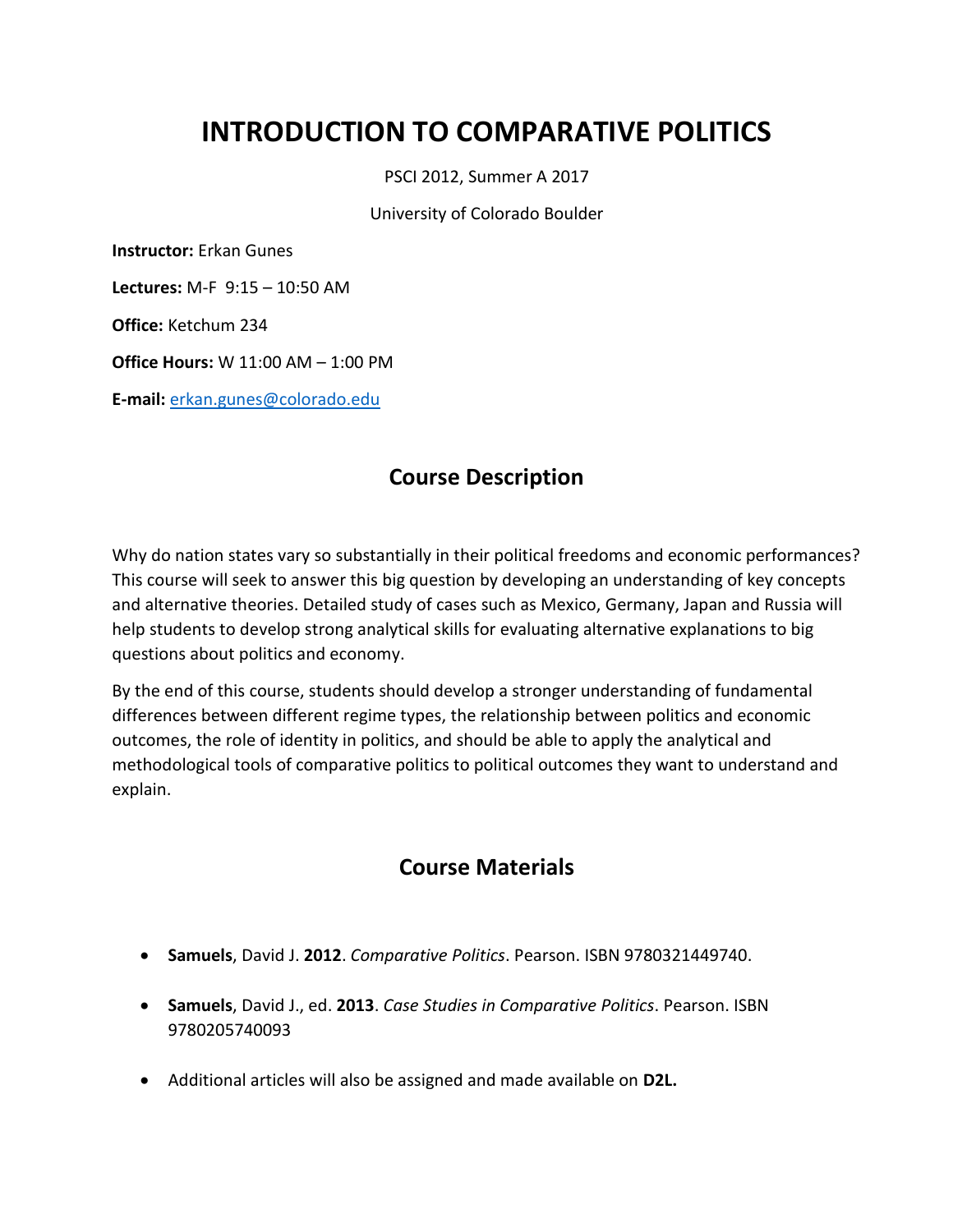# **Components and Assessment**

| <b>Element</b>       | Weight | <b>Description</b>                                                 |
|----------------------|--------|--------------------------------------------------------------------|
| Attendance           | 10%    | Students will be allowed two "freebie" absences. Beyond two        |
|                      |        | recitation absences, the attendance grade will be lowered from 10  |
|                      |        | by one points per absence.                                         |
| 10%<br>Participation |        | Participation is key to your success in this recitation hour. Your |
|                      |        | participation will be noted each week and at the end of the        |
|                      |        | semester your participation grade will be determined by evaluating |
|                      |        | your weekly performances.                                          |
| Quizzes              | 5%     | There will be five unannounced quizzes. The quizzes will be        |
|                      |        | based on readings and they are intended to check whether           |
|                      |        | students did the assigned readings.                                |
| Midterm 1            | 15%    |                                                                    |
| Midterm 2            | 15%    |                                                                    |
| <b>Final Exam</b>    | 20%    |                                                                    |
| <b>Short Paper</b>   | 10     | This short paper will be about political parties and policy        |
| (Due date: 6/19)     |        | preferences. Details of it will be provided in a separate          |
|                      |        | handout.                                                           |
| Final Research Paper | 15     | In this paper, you will attempt to answer a specific causal        |
| (Due date: 7/5)      |        | question related the subject matter of comparative politics.       |
|                      |        | Details of it will be provided in a separate handout.              |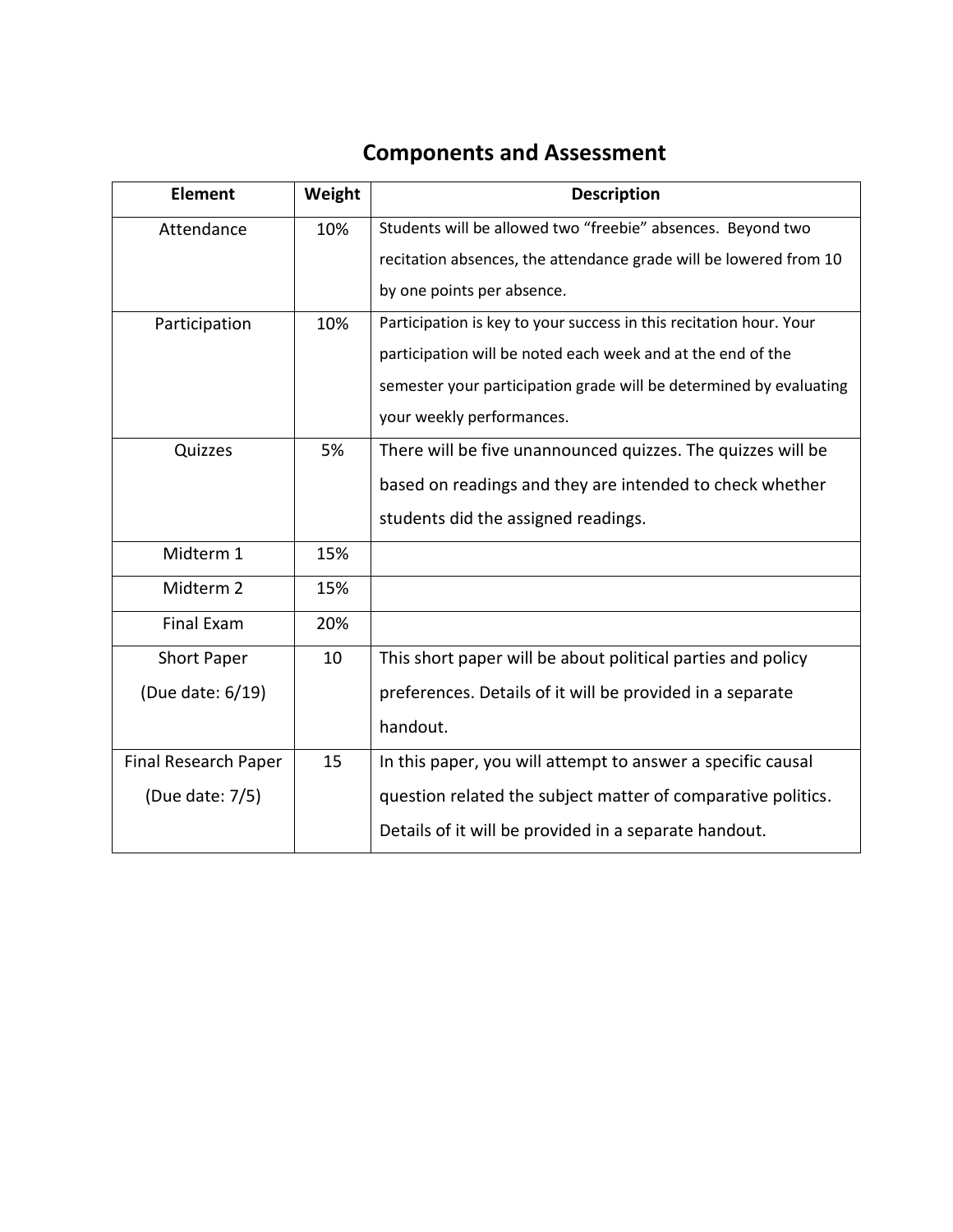# **Course Calendar\***

| <b>Week</b>    | <b>Date</b> | Lecture                      | <b>Reading</b>                            |
|----------------|-------------|------------------------------|-------------------------------------------|
|                | 6/5         | Course Introduction          |                                           |
|                | 6/6         | Doing Comparative            | Samuels 2012, Ch.1                        |
| Week           |             | <b>Politics</b>              |                                           |
| $\mathbf{1}$   | 6/7         | Foundational                 | Samuels 2012, Ch.2                        |
|                |             | Concepts                     |                                           |
|                | 6/8         | <b>State Strength</b>        | Rothberg 2003, Ch.1 D2L                   |
|                | 6/9         | Regime Types:                | Samuels 2012, Ch.3                        |
|                |             | Democracy                    |                                           |
|                | 6/12        | Case Study: The              | Ansell and Gingrich in Samuels 2013, Ch.2 |
|                |             | United Kingdom               |                                           |
| Week           | 6/13        | Case Study: Japan            | Scheiner in Samuels 2013, Ch.5            |
| $\overline{2}$ | 6/14        | Regime Types: Non-           | Samuels Ch.4                              |
|                |             | Democracy                    |                                           |
|                | 6/15        | Case Study: Russia           | Robertson in Samuels 2013, Ch. 8          |
|                | 6/16        | <b>MIDTERM 1</b>             |                                           |
|                | 6/19        | Political Economy of         | Samuels Ch.11                             |
|                |             | Development                  |                                           |
| Week           | 6/20        | Case Study: China            |                                           |
| 3              | 6/21        | Political Economy of         | Samuels Ch.12                             |
|                |             | Redistribution               |                                           |
|                | 6/22        | Case Study: TBD              |                                           |
|                | 6/23        | Globalization                | Samuels Ch.13                             |
|                | 6/26        | Case Study:                  |                                           |
|                | 6/27        | Exam Review                  |                                           |
| Week           | 6/28        | <b>MIDTERM 2</b>             |                                           |
| 4              | 6/29        | <b>Identity and Politics</b> | Samuels Ch.6                              |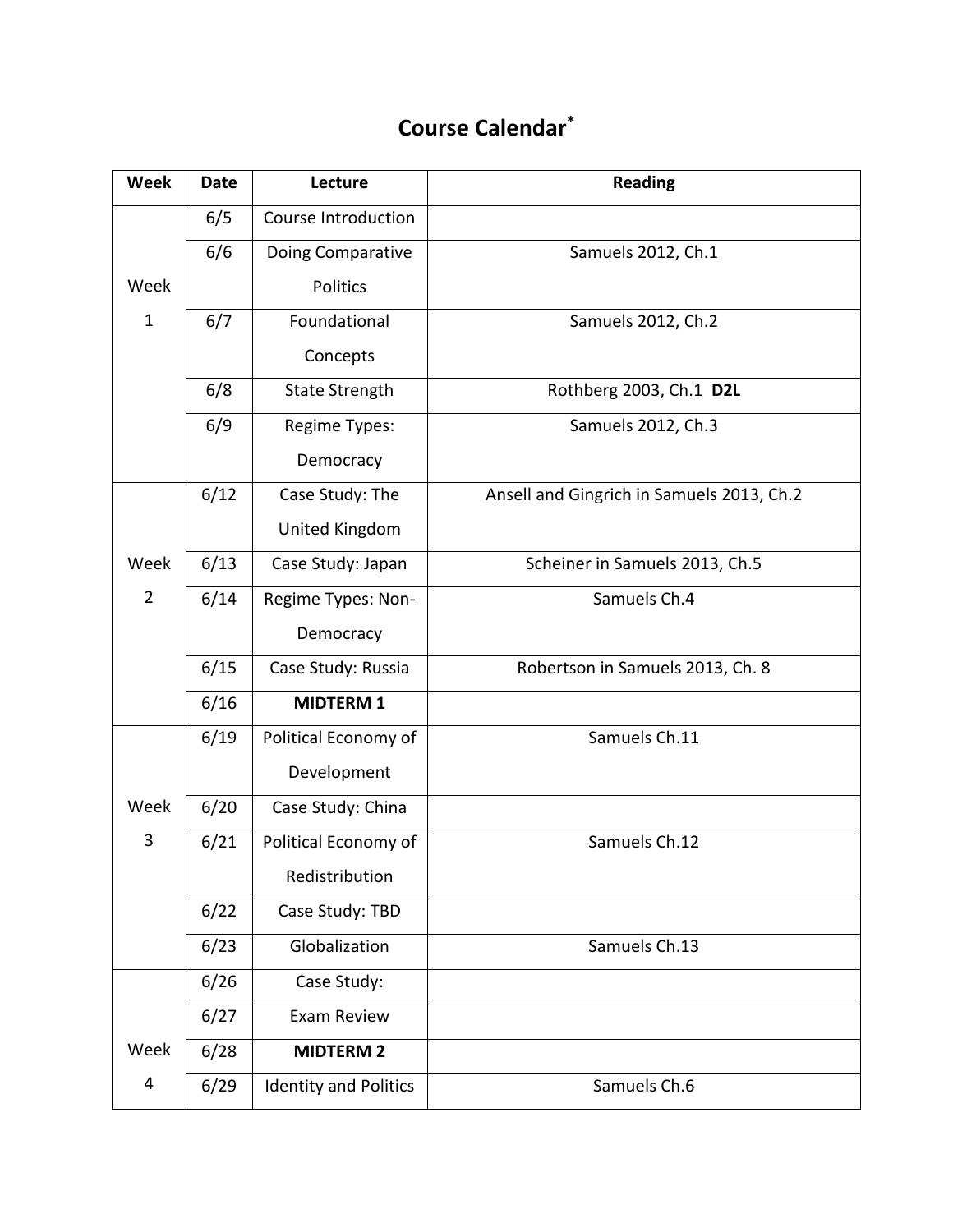|      | 6/30 | Case Study: TBD              |              |
|------|------|------------------------------|--------------|
|      | 7/3  | <b>Religion and Politics</b> | Samuels Ch.7 |
|      | 7/4  | Independence Day             |              |
| Week |      | (No Class)                   |              |
| 5    | 7/5  | <b>Gender and Politics</b>   | Samuels Ch.8 |
|      | 7/6  | Exam Review                  |              |
|      | 7/7  | <b>FINAL EXAM</b>            |              |

\*This schedule always subject to change.

### **Policies**

#### **Accommodation For Disabilities**

If you qualify for accommodations because of a disability, please submit to me a letter from Disability Services in a timely manner (for exam accommodations provide your letter at least one week prior to the exam) so that your needs can be addressed. Disability Services determines accommodations based on documented disabilities. Contact Disability Services at 303-492-8671 or by e-mail at [dsinfo@colorado.edu.](mailto:dsinfo@colorado.edu) If you have a temporary medical condition or injury, see [Temporary Injuries guidelines](http://www.alumniconnections.com/links/link.cgi?l=6681985&h=137433&e=UCBI-20150813152414) under the Quick Links at the [Disability Services website](http://www.alumniconnections.com/links/link.cgi?l=6681986&h=137433&e=UCBI-20150813152414) and discuss your needs with me.

#### **Religious Observances**

Campus policy regarding religious observances requires that faculty make every effort to deal reasonably and fairly with all students who, because of religious obligations, have conflicts with scheduled exams, assignments or required attendance. See campus policy regarding religious [observances](http://www.alumniconnections.com/links/link.cgi?l=6681989&h=137433&e=UCBI-20150813152414http://www.alumniconnections.com/links/link.cgi?l=6681989&h=137433&e=UCBI-20150813152414) for full details, *and let me know no later than week three* of the semester if you expect to miss any class for religious observance.

#### **Classroom Behavior**

Students and faculty each have responsibility for maintaining an appropriate learning environment. Those who fail to adhere to such behavioral standards may be subject to discipline. Professional courtesy and sensitivity are especially important with respect to individuals and topics dealing with differences of race, color, culture, religion, creed, politics, veteran's status, sexual orientation, gender, gender identity and gender expression, age, disability, and nationalities. Class rosters are provided to the instructor with the student's legal